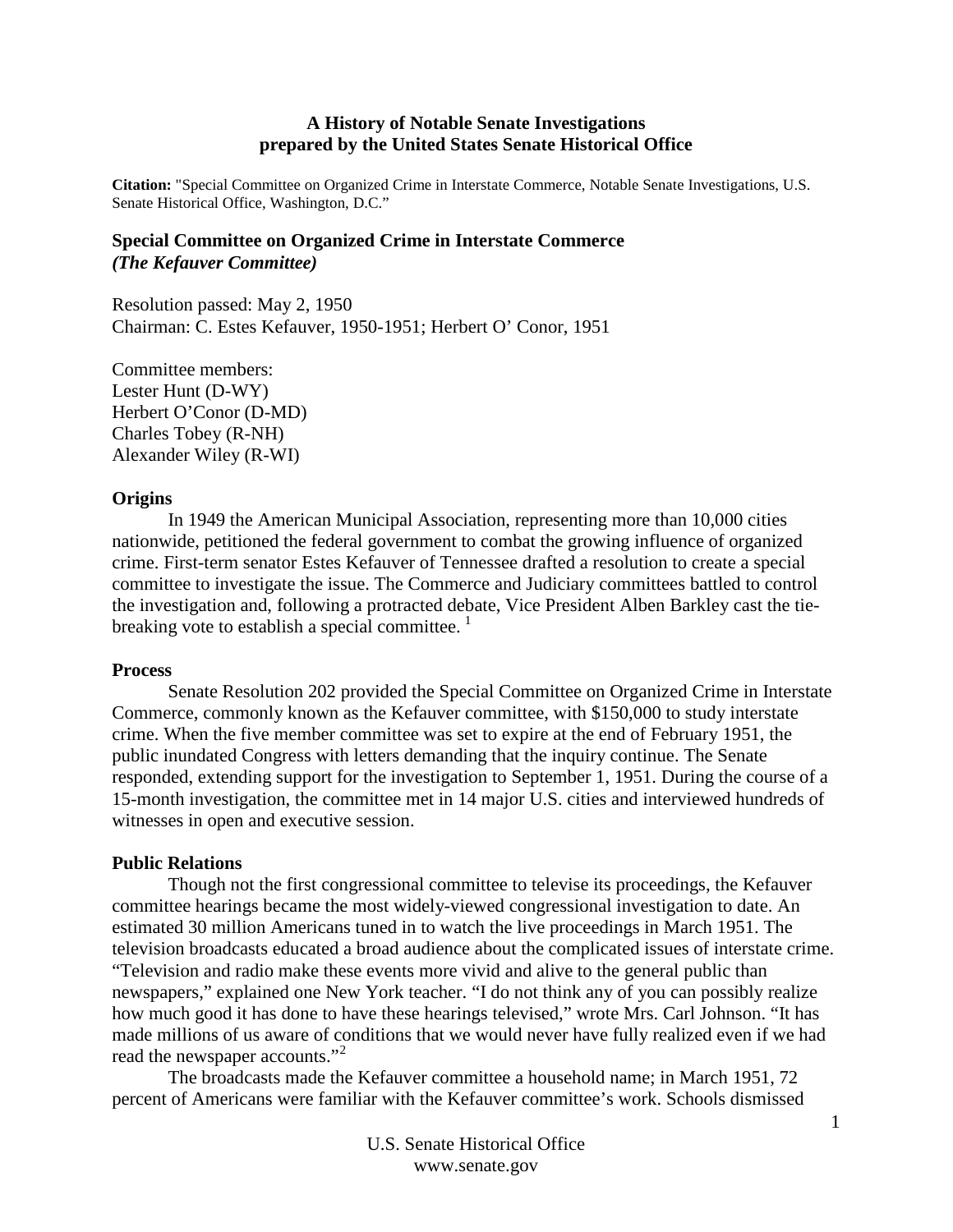students to watch the hearings. Housewives neglected housework. Blood banks ran low on donations, prompting one Brooklyn Center to install a television and tune in to the hearings and donations shot up 100 percent. "Never before had the attention of the nation been riveted so completely on a single matter," explained *Life* magazine. "The Senate investigation into interstate crime," it concluded, "was almost the sole subject of national conversation."<sup>[3](#page-2-2)</sup>

In December 1951 Americans selected Chairman Kefauver as one of 10 most admired men, joining a list of notables including Pope Pius XII, Albert Einstein, and Douglas MacArthur.<sup>[4](#page-2-3)</sup> Kefauver sought the Democratic Party presidential nomination in 1952 and 1956. Though he was unsuccessful in his bid for the presidency, in 1956 Governor Adlai Stevenson, the Democratic presidential nominee, selected Kefauver as his vice presidential running mate. The Stevenson-Kefauver ticket lost the election to incumbents Dwight Eisenhower and Richard Nixon.

## **Investigation**

Building upon the earlier work of state crime commissions, Kefauver directed committee staff to examine what he called "the life blood of organized crime": interstate gambling. Investigating gambling, according to one scholar, "meant that Kefauver and his colleagues first focused on urban areas, the strongholds of both gangsters and Democrats." Despite the potential political cost to his party, Kefauver pledged to lead a "no stones unturned, no holds barred, right down the middle of the road, let the chips fall where they may" inquiry.<sup>[5](#page-2-4)</sup>

The committee launched its investigation in Miami on May 28, 1950, and found evidence of gambling everywhere, from restaurants to cigar stands. The committee traced one bookmaking syndicate's political connections all the way to Florida governor Fuller Warren, a Democrat. Warren accused Kefauver of being an "ambition-crazed Caesar who is trying desperately and futilely" to be a presidential candidate. The committee's summary, which implicated the governor in illicit gambling activities, proved to be Warren's political downfall.<sup>[6](#page-2-5)</sup>

In Kansas City, the committee confronted, in Kefauver's words, a "place that was struggling out from under the rule of the law of the jungle." In Chicago, the committee heard testimony from gangsters who confessed to using legitimate business interests to curry favor with local law enforcement. Revelations of bribery and illegal gambling among the city's police force drew intense scrutiny from the mayor leading one journalist to report that "one-fifth of the city's police captains were said to be slated for the skids."[7](#page-3-0) The Chicago investigation connected top officials—most of whom were members of the Democratic Party—with corrupt practices. Many Illinois Democrats lost their reelection bids in that year's midterm election, including Senate Majority Leader Scott Lucas. During his final months in office, a bitter Lucas tried unsuccessfully to prematurely end the committee's investigation.<sup>[8](#page-3-1)</sup>

Public interest in the Kefauver inquiry peaked in March 1951 when the committee convened hearings in New York City and millions of Americans watched the live broadcast. The televised hearings became, in the words of Senator Kefauver, "a national crusade, a great debating forum, an arouser of public opinion on the state of the nation's morals." Viewers watched incredulously as a cadre of individuals representing the underworld of interstate bookmaking and gambling interests offered details of their sordid business arrangements. Criminals "as suave and well-mannered as their investigators," observed one journalist, "were treated with the courtesy customarily reserved for law-abiding citizens."[9](#page-3-2) Kefauver's studied and balanced approach to his witnesses earned him the respect of many Americans.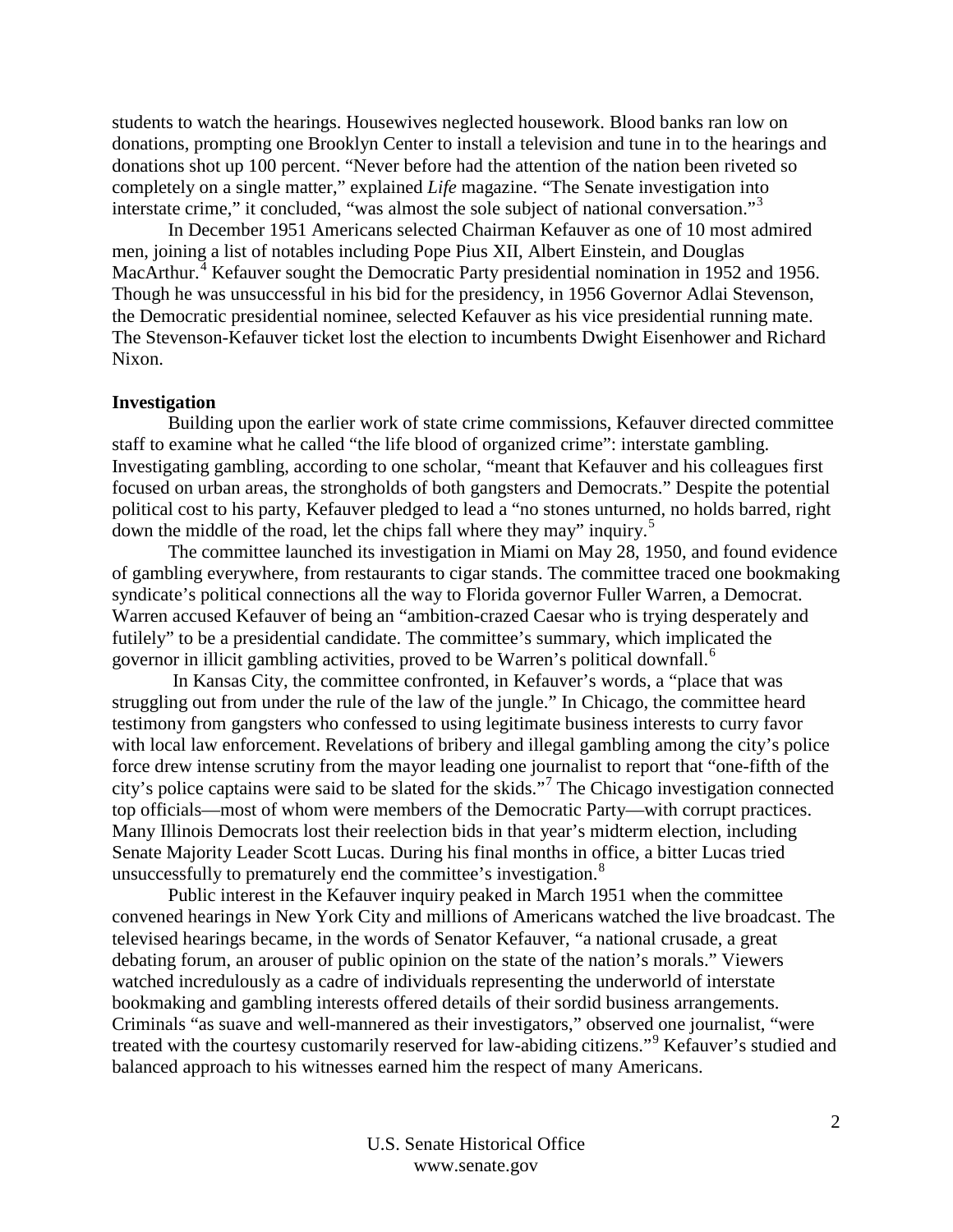Television viewers were riveted, in part, by the cast of characters called to testify before the committee. Particularly dramatic was testimony by Frank Costello. Crime commissions across the nation had identified Costello as a key figure in the nation's largest gambling syndicates. Testifying before the committee in New York, Costello, with his well-coifed hair and tailored suits, came to personify the American gangster in public imagination. When his legal counsel objected to the television cameras, cameramen instead directed their devices at Costello's hands. During an intense period of questioning by Rudolph Halley, Costello's hands "twisted and clenched," according to one account, "revealing [his] inner fears and confusion." Costello mumbled incoherent answers, became belligerent, refused to answer questions, and twice left the witness table without being dismissed. Americans were fascinated by the spectacle of a mob boss under duress. The committee later cited him for contempt and he served jail time.<sup>[10](#page-3-3)</sup>

In addition to Costello, the committee interrogated a veritable who's who of the criminal underworld. Virginia Hill, former girlfriend of criminal mastermind Bugsy Siegel, testified to having had no knowledge of criminal activities while in the company of notorious mobsters. Antagonized by the press, Hill kicked and slapped aggressive journalists on her way out of the hearing room, actions caught on live television. Former New York City mayor William O'Dwyer testified to allegations of corruption during his tenure. Then serving as ambassador to Mexico, O'Dwyer's answers lacked specificity, leading the public to conclude that he was being intentionally evasive. The committee initiated perjury action against him. His reputation shattered, O'Dwyer resigned his diplomatic post.<sup>[11](#page-3-4)</sup>

#### **Outcome**

The committee's legislative achievements were modest, at best. Kefauver favored the creation of a Federal Crime Commission, which the FBI and Department of Justice ardently opposed. The committee's second chairman, Herbert O'Conor (who took over after an exhausted Kefauver stepped down as chairman), sponsored legislation aimed at controlling illegal drugs by expanding appropriations for the Narcotics Bureau, the committee's sole legislative accomplishment.<sup>[12](#page-3-5)</sup>

More important were the non-legislative results of the investigation. By bringing public opinion to bear on the problems of interstate crime the investigation helped local and state law enforcement and elected officials to aggressively pursue criminal syndicates. The hearings clearly demonstrated that some elected officials had facilitated and profited from criminal activities. These dramatic hearings also made certain that television would play a large role in future Senate investigations.

<span id="page-2-1"></span><span id="page-2-0"></span><sup>&</sup>lt;sup>1</sup> Harold Hinton, "Senate Fight Seen over Crime Hunt," *New York Times*, 13 Apr 1950, 21.<br><sup>2</sup> Miss Mildred E. Bodin of the Schroon Lake Central School in New York to Senator Kefauver, 9 Apr 1951, and Mrs. Carl E. Johnson to Honorable Estes Kefauver (no address), 23 Mar 1951; Complaints, General and Anonymous; Box 52; CR15; Records of the Special Committee on Organized Crime in Interstate Commerce,

General Records of the U.S. Senate, Record Group 46; National Archives building, Washington, DC.

<span id="page-2-4"></span><span id="page-2-3"></span>

<span id="page-2-2"></span><sup>&</sup>lt;sup>3</sup> Gorman, Joseph, *Kefauver: A Political Biography*, New York: Oxford University Press, 1972, 92.<br><sup>4</sup> Gallup, George, ed., *The Gallup Poll: volume 2, 1949-1958*, Wilmington, DE: Scholarly Resources, 979-80, 1038.<br><sup>5</sup> T Raymond Smock, eds., *Congress Investigates: A Critical and Documentary History, Revised Edition*, New York: Facts on File, 2011, 728; Chalmers Roberts, "Senate Unit Agreed Upon to Dig Deep into Rackets," *The Washington Post*, 12 Apr 1950, 1.<br><sup>6</sup> Gorman, *Kefauver*, 80-81; Wilson, "The Kefauver Committee on Organized Crime," 730.

<span id="page-2-5"></span>